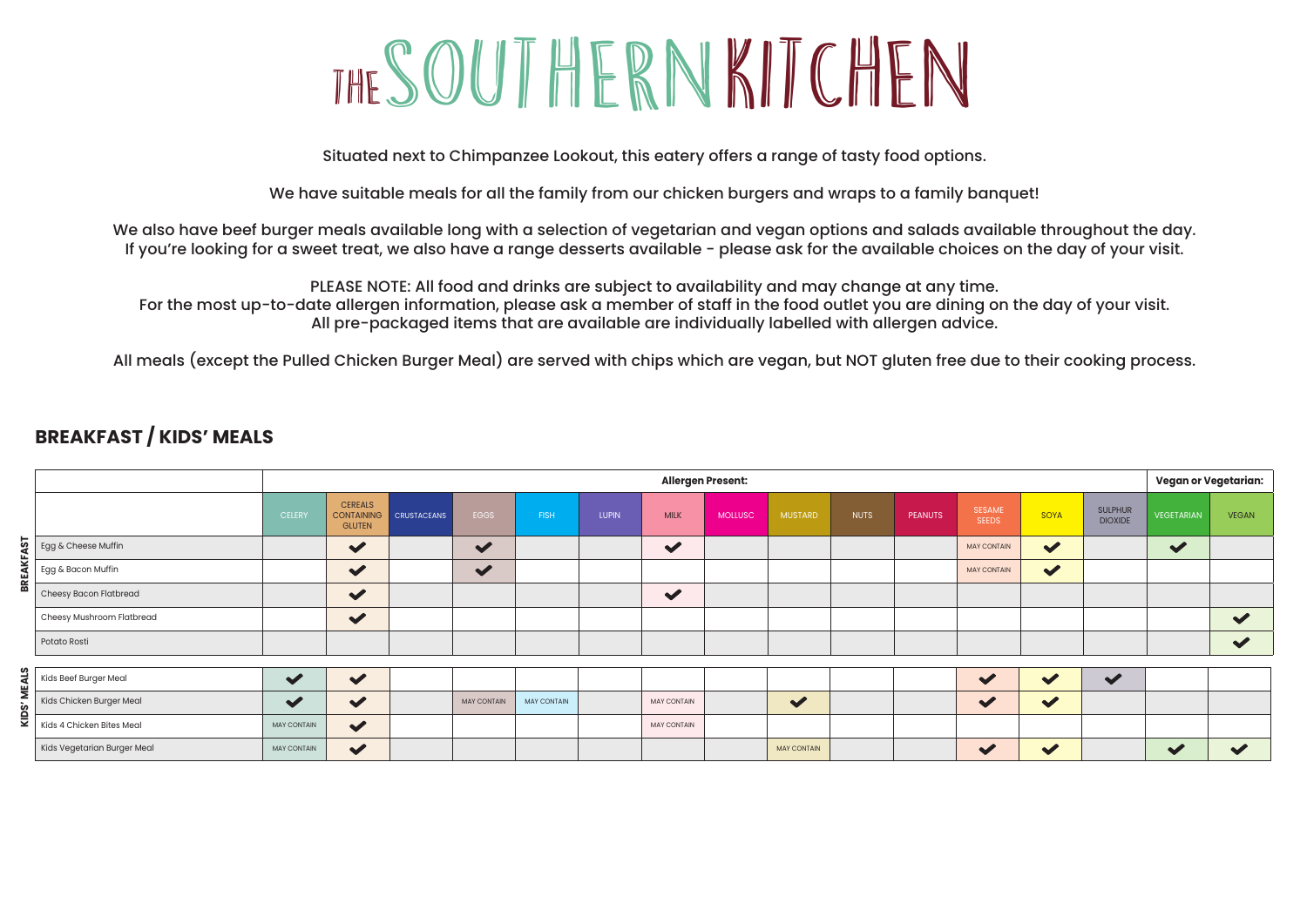## **BEEF BURGER MEALS / CHICKEN MEALS / SALADS / DRESSINGS**

|                  |                                                      | Allergen Present:    |                                                      |                    |                      |             |              |                      |                |                    |             |                |                               |                      |                                  |                      | <b>Vegan or Vegetarian:</b> |  |  |
|------------------|------------------------------------------------------|----------------------|------------------------------------------------------|--------------------|----------------------|-------------|--------------|----------------------|----------------|--------------------|-------------|----------------|-------------------------------|----------------------|----------------------------------|----------------------|-----------------------------|--|--|
|                  |                                                      | <b>CELERY</b>        | <b>CEREALS</b><br><b>CONTAINING</b><br><b>GLUTEN</b> | <b>CRUSTACEANS</b> | EGGS                 | <b>FISH</b> | <b>LUPIN</b> | <b>MILK</b>          | <b>MOLLUSC</b> | <b>MUSTARD</b>     | <b>NUTS</b> | <b>PEANUTS</b> | <b>SESAME</b><br><b>SEEDS</b> | SOYA                 | <b>SULPHUR</b><br><b>DIOXIDE</b> | <b>VEGETARIAN</b>    | <b>VEGAN</b>                |  |  |
|                  | 1/4 Pound Beef Burger Meal                           |                      | $\checkmark$                                         |                    | $\blacktriangledown$ |             |              |                      |                |                    |             |                | <b>MAY CONTAIN</b>            | $\blacktriangledown$ | $\blacktriangledown$             |                      |                             |  |  |
| ER MEALS         | 1/4 Pound Beef Burger with Cheese Meal               |                      | $\checkmark$                                         |                    | $\blacktriangledown$ |             |              | $\checkmark$         |                |                    |             |                | <b>MAY CONTAIN</b>            | $\blacktriangledown$ | $\checkmark$                     |                      |                             |  |  |
| <b>BURGI</b>     | 1/4 Pound Beef Burger with Cheese & Bacon Meal       |                      | $\blacktriangledown$                                 |                    | $\blacktriangledown$ |             |              | $\checkmark$         |                |                    |             |                | <b>MAY CONTAIN</b>            | $\blacktriangledown$ | $\checkmark$                     |                      |                             |  |  |
| BEEF             | 1/2 Pound Beef Burger Meal                           |                      | $\blacktriangledown$                                 |                    | $\blacktriangledown$ |             |              |                      |                |                    |             |                | <b>MAY CONTAIN</b>            | $\blacktriangledown$ | $\checkmark$                     |                      |                             |  |  |
|                  | 1/2 Pound Beef Burger with Cheese Meal               |                      | $\blacktriangledown$                                 |                    | $\blacktriangledown$ |             |              | $\checkmark$         |                |                    |             |                | <b>MAY CONTAIN</b>            | $\checkmark$         | $\blacktriangledown$             |                      |                             |  |  |
|                  | 1/2 Pound Beef Burger with Cheese & Bacon Meal       |                      | $\checkmark$                                         |                    | $\blacktriangledown$ |             |              | $\checkmark$         |                |                    |             |                | <b>MAY CONTAIN</b>            | $\blacktriangledown$ | $\checkmark$                     |                      |                             |  |  |
|                  | <b>Texas Burger Meal</b>                             |                      | $\blacktriangledown$                                 |                    |                      |             |              | $\blacktriangledown$ |                |                    |             |                | <b>MAY CONTAIN</b>            | $\checkmark$         | $\blacktriangledown$             |                      |                             |  |  |
|                  | 6 Chicken Bites meal                                 | MAY CONTAIN          | $\blacktriangledown$                                 |                    |                      |             |              | MAY CONTAIN          |                |                    |             |                |                               |                      |                                  |                      |                             |  |  |
| CHICKEN MEALS    | 5 Chicken Strips Meal                                | $\checkmark$         | $\blacktriangledown$                                 |                    |                      |             |              | MAY CONTAIN          |                |                    |             |                |                               |                      |                                  |                      |                             |  |  |
|                  | Cheesy Chicken Fillet Meal                           | MAY CONTAIN          | $\blacktriangledown$                                 |                    | $\checkmark$         |             |              | $\checkmark$         |                | <b>MAY CONTAIN</b> |             |                | <b>MAY CONTAIN</b>            | <b>MAY CONTAIN</b>   | MAY CONTAIN                      |                      |                             |  |  |
|                  | Chicken Wrap Meal                                    | $\checkmark$         | $\blacktriangledown$                                 |                    | $\blacktriangledown$ |             |              | $\checkmark$         |                |                    |             |                |                               |                      |                                  |                      |                             |  |  |
|                  | <b>BBQ Southern Burger Meal</b>                      | MAY CONTAIN          | $\blacktriangledown$                                 |                    |                      |             |              | $\checkmark$         |                | <b>MAY CONTAIN</b> |             |                | <b>MAY CONTAIN</b>            | <b>MAY CONTAIN</b>   | MAY CONTAIN                      |                      |                             |  |  |
|                  | <b>Family Boneless Box</b>                           | $\blacktriangledown$ | $\blacktriangledown$                                 |                    |                      |             |              | <b>MAY CONTAIN</b>   |                |                    |             |                |                               |                      |                                  |                      |                             |  |  |
|                  | Family Chicken Banquet - with onion rings, beans     | $\checkmark$         | $\checkmark$                                         |                    |                      |             |              | MAY CONTAIN          |                |                    |             |                |                               |                      |                                  |                      |                             |  |  |
|                  | Family Chicken Banquet - with gravy                  | $\blacktriangledown$ | $\checkmark$                                         |                    |                      |             |              | $\checkmark$         |                |                    |             |                |                               | $\checkmark$         |                                  |                      |                             |  |  |
|                  | Family Chicken Banquet - with homemade coleslaw      | $\checkmark$         | $\checkmark$                                         |                    | $\blacktriangledown$ |             |              | MAY CONTAIN          |                |                    |             |                |                               |                      |                                  |                      |                             |  |  |
|                  |                                                      |                      |                                                      |                    |                      |             |              |                      |                |                    |             |                |                               |                      |                                  |                      |                             |  |  |
| <b>SALADS</b>    | Halloumi Salad - NO DRESSING                         |                      | <b>MAY CONTAIN</b>                                   |                    |                      |             |              |                      |                |                    |             |                |                               |                      |                                  | $\checkmark$         |                             |  |  |
|                  | Halloumi Salad - with Mint YoghurtDressing           |                      | MAY CONTAIN                                          |                    | $\checkmark$         |             |              | $\checkmark$         |                |                    |             |                |                               |                      |                                  | $\checkmark$         |                             |  |  |
|                  | Halloumi Salad - with Garlic and Herb Dressing       |                      | <b>MAY CONTAIN</b>                                   |                    |                      |             |              |                      |                |                    |             |                |                               |                      |                                  | $\blacktriangledown$ |                             |  |  |
|                  | Halloumi Salad - with Sweet Chilli Dressing          |                      | <b>MAY CONTAIN</b>                                   |                    |                      |             |              |                      |                |                    |             |                |                               |                      |                                  | $\checkmark$         |                             |  |  |
|                  | Chicken Strips Salad - NO DRESSING                   | $\blacktriangledown$ | $\checkmark$                                         |                    |                      |             |              | MAY CONTAIN          |                |                    |             |                |                               |                      |                                  |                      |                             |  |  |
|                  | Chicken Strips Salad - with Mint Yoghurt Dressing    | $\blacktriangledown$ | $\blacktriangledown$                                 |                    | $\blacktriangledown$ |             |              | ✔                    |                |                    |             |                |                               |                      |                                  |                      |                             |  |  |
|                  | Chicken Strips Salad - with Garlic and Herb Dressing | $\checkmark$         | $\checkmark$                                         |                    |                      |             |              | <b>MAY CONTAIN</b>   |                |                    |             |                |                               |                      |                                  |                      |                             |  |  |
|                  | Chicken Strips Salad - with Sweet Chilli Dressing    | $\blacktriangledown$ | $\blacktriangledown$                                 |                    |                      |             |              | MAY CONTAIN          |                |                    |             |                |                               |                      |                                  |                      |                             |  |  |
|                  | Mint Yoghurt                                         |                      |                                                      |                    | $\blacktriangledown$ |             |              | $\checkmark$         |                |                    |             |                |                               |                      |                                  | $\checkmark$         |                             |  |  |
| <b>DRESSINGS</b> | Mango And Lime                                       |                      |                                                      |                    |                      |             |              |                      |                |                    |             |                |                               |                      |                                  | $\checkmark$         | $\checkmark$                |  |  |
|                  | Garlic and Herb                                      |                      |                                                      |                    |                      |             |              |                      |                |                    |             |                |                               |                      |                                  |                      |                             |  |  |
|                  | Sweet Chilli                                         |                      |                                                      |                    |                      |             |              |                      |                |                    |             |                |                               |                      |                                  |                      |                             |  |  |
|                  |                                                      |                      |                                                      |                    |                      |             |              |                      |                |                    |             |                |                               |                      |                                  |                      |                             |  |  |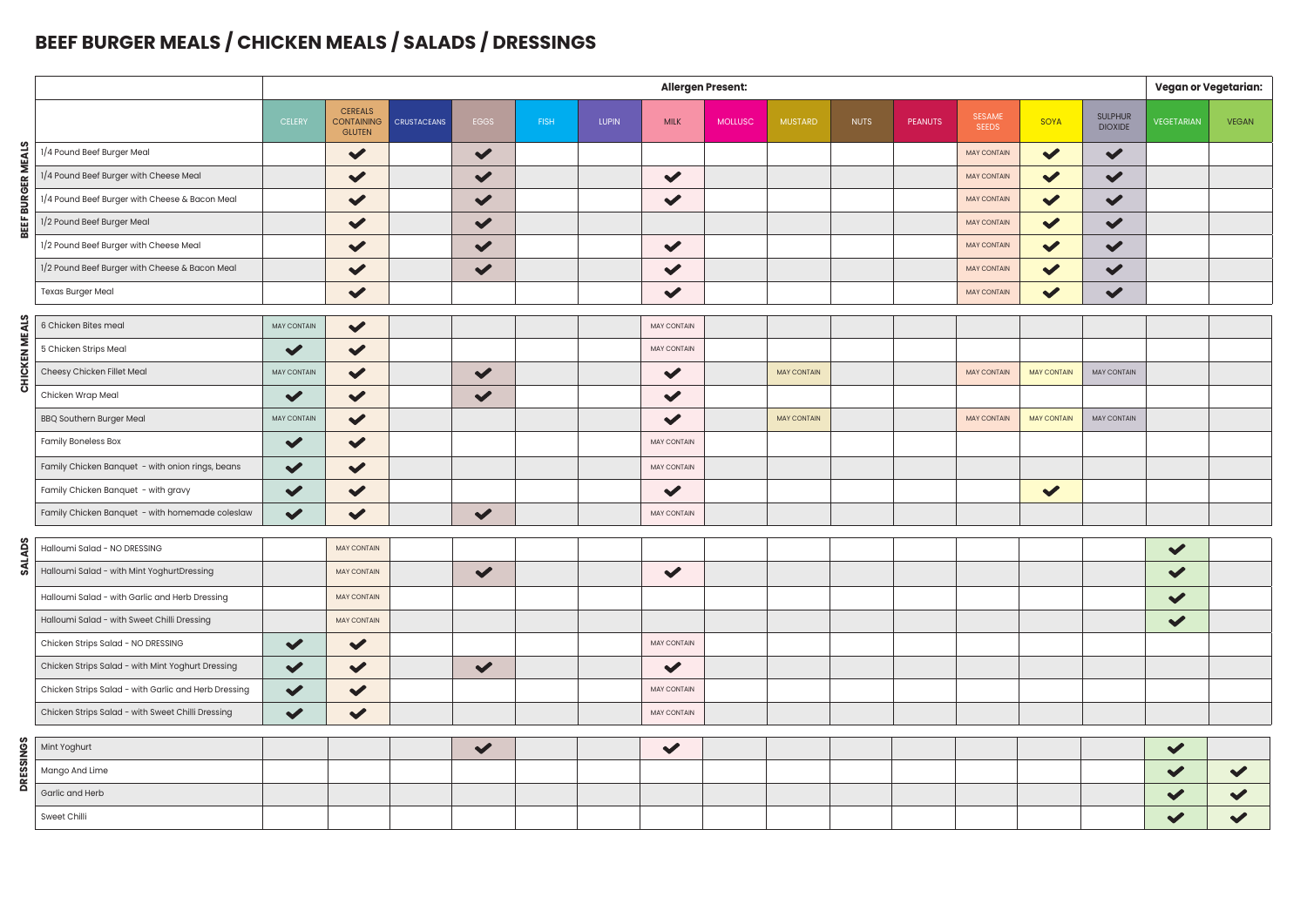#### **VEGETARIAN AND VEGAN / SIDES / DESSERTS**

|                             |                                          |                    |                                                      |                    |                      |             |              |                      | <b>Allergen Present:</b> |                      |             |         |                        |                      |                                  | Vegan or Vegetarian:  |                      |
|-----------------------------|------------------------------------------|--------------------|------------------------------------------------------|--------------------|----------------------|-------------|--------------|----------------------|--------------------------|----------------------|-------------|---------|------------------------|----------------------|----------------------------------|-----------------------|----------------------|
| <b>VEGETARIAN AND VEGAN</b> |                                          | <b>CELERY</b>      | <b>CEREALS</b><br><b>CONTAINING</b><br><b>GLUTEN</b> | <b>CRUSTACEANS</b> | EGGS                 | <b>FISH</b> | <b>LUPIN</b> | <b>MILK</b>          | <b>MOLLUSC</b>           | <b>MUSTARD</b>       | <b>NUTS</b> | PEANUTS | SESAME<br><b>SEEDS</b> | SOYA                 | <b>SULPHUR</b><br><b>DIOXIDE</b> | VEGETARIAN            | <b>VEGAN</b>         |
|                             | Halloumi Wrap Meal                       |                    | $\checkmark$                                         |                    | $\blacktriangledown$ |             |              | $\blacktriangledown$ |                          |                      |             |         |                        |                      |                                  | $\blacktriangledown$  |                      |
|                             | Halloumi Burger Meal                     |                    | $\checkmark$                                         |                    | $\blacktriangledown$ |             |              | $\blacktriangledown$ |                          |                      |             |         | $\blacktriangledown$   |                      |                                  | $\blacktriangledown$  |                      |
|                             | Garden Gourmet® Vegan Sensational Burger | <b>MAY CONTAIN</b> | $\checkmark$                                         |                    | <b>MAY CONTAIN</b>   |             |              |                      |                          | <b>MAY CONTAIN</b>   |             |         | <b>MAY CONTAIN</b>     | $\blacktriangledown$ |                                  | $\blacktriangledown$  | $\blacktriangledown$ |
|                             |                                          |                    |                                                      |                    |                      |             |              |                      |                          |                      |             |         |                        |                      |                                  |                       |                      |
|                             | Regular Chips                            |                    | $\checkmark$                                         |                    |                      |             |              |                      |                          |                      |             |         |                        |                      |                                  | $\checkmark$          | $\checkmark$         |
|                             | Large Chips                              |                    | $\checkmark$                                         |                    |                      |             |              |                      |                          |                      |             |         |                        |                      |                                  | $\blacktriangledown$  | $\blacktriangledown$ |
|                             | Cheesy Chips                             |                    | $\blacktriangledown$                                 |                    |                      |             |              | $\checkmark$         |                          |                      |             |         |                        |                      |                                  | $\blacktriangledown$  |                      |
|                             | Onion Rings                              |                    | $\checkmark$                                         |                    |                      |             |              |                      |                          |                      |             |         |                        |                      |                                  | $\blacktriangledown$  | $\blacktriangledown$ |
|                             | Beans                                    |                    |                                                      |                    |                      |             |              |                      |                          |                      |             |         |                        |                      |                                  | $\blacktriangledown$  | $\blacktriangledown$ |
|                             | Gravy                                    |                    | $\checkmark$                                         |                    |                      |             |              | $\checkmark$         |                          |                      |             |         |                        | $\checkmark$         |                                  |                       |                      |
|                             | Halloumi                                 |                    |                                                      |                    |                      |             |              | $\checkmark$         |                          |                      |             |         |                        |                      |                                  | $\blacktriangledown$  |                      |
|                             | Coleslaw                                 |                    |                                                      |                    | $\blacktriangledown$ |             |              |                      |                          | $\blacktriangledown$ |             |         |                        |                      |                                  | $\blacktriangleright$ |                      |
|                             | Side Salad (WITHOUT DRESSING)            |                    |                                                      |                    |                      |             |              |                      |                          |                      |             |         |                        |                      |                                  | $\blacktriangledown$  | $\blacktriangledown$ |
|                             | <b>Buffalo Chicken Wings</b>             |                    |                                                      |                    |                      |             |              |                      |                          |                      |             |         |                        |                      |                                  |                       |                      |

**PLEASE NOTE: Our chips are not made with GLUTEN, however due to the cooking process, gluten may still be present.**